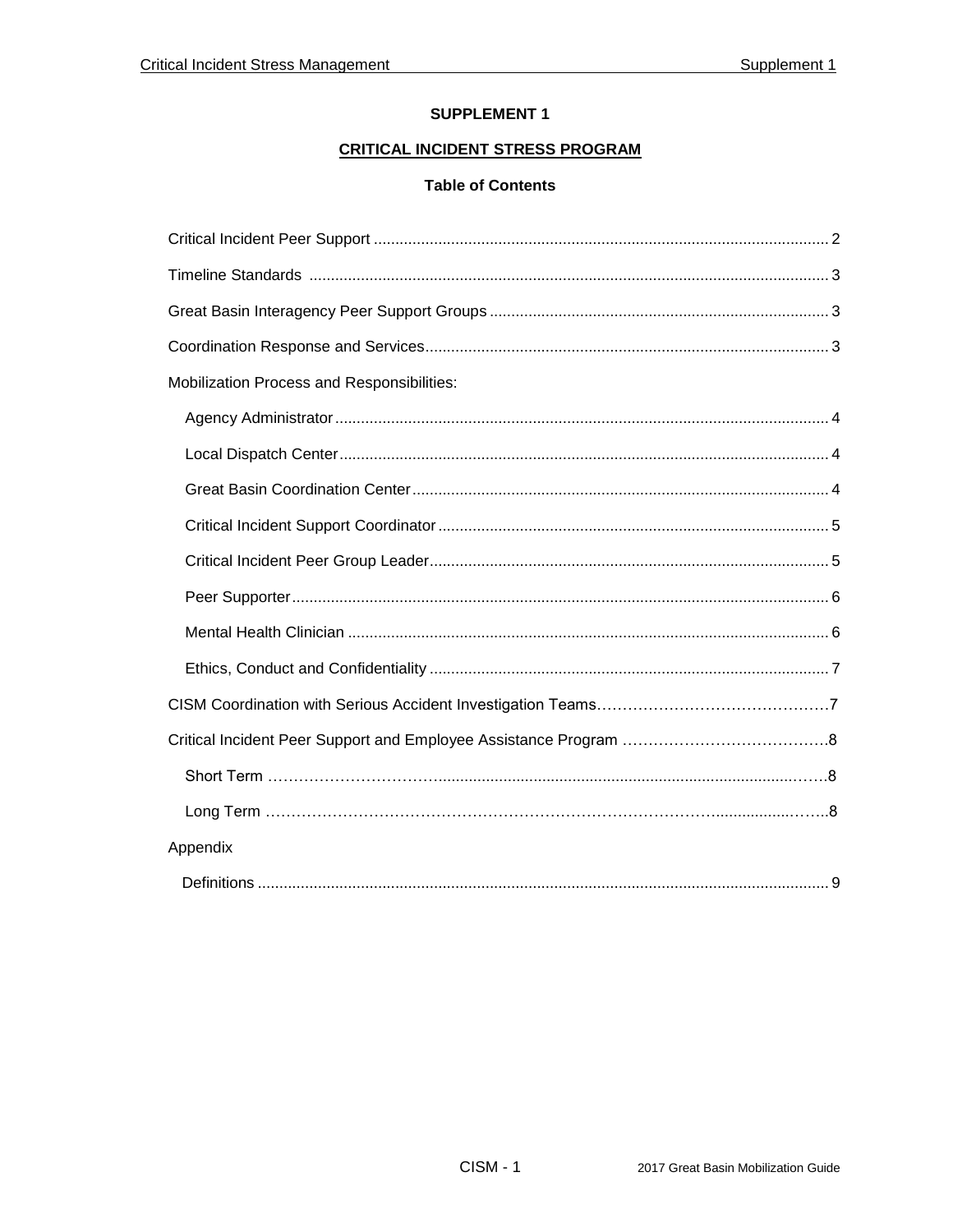#### **GREAT BASIN CRITICAL INCIDENT PEER SUPPORT GROUP INFORMATION AND MOBILIZATION PROCESS**

## **INTRODUCTION**

A critical incident is not defined by the incident itself; it is defined by individuals and/or an organization's reaction to what occurred. A critical incident is any unexpected, traumatic event that affects an individual's feelings of personal safety, their ability to perform daily activities, and their ability to concentrate on their normal job duties. Critical incidents may also occur outside of work and still impact large numbers of employees. A critical incident is not defined by the event itself, but by the reaction that an organization, employee, community, or family has to the event.

The Critical Incident Stress Management (CISM) Program is designed for individuals affected by potentially traumatic events which are outside their normal experience. We need to respond to these in a way that is qualitatively different to that in normal situations. Individuals experience critical incidents in different ways and vary in their reaction to similar events. What may be traumatic for one may not be for others. It is not possible to make rigid recommendations for all situations and employees.

Crisis intervention should be based on recognition of need, not strictly the occurrence of an event. It is important to get advice on what post-incident support would be appropriate as soon as possible. One of the challenges is intervening only where and when needed using the most appropriate intervention for the situation.

One of the most effective intervention strategies for emergency responders is Critical Incident Stress Management or "CISM". This multi-tactic early intervention program is a structured, peer-driven, clinician-guided approach to crisis intervention developed specifically for responders dealing with major stress-producing events. It is a package of crisis intervention techniques that have been bundled together to achieve maximal effect of reducing stress reactions. It further serves to identify people who need help and assist those people in recovering. Critical Incident Peer Support (CIPS) is the method used to deliver CISM intervention services in the Great Basin.

#### **CRITICAL INCIDENT PEER SUPPORT (CIPS)**

Critical Incident Peer Support is about peers, or "people of mutual respect" helping each other. In wildland fire, it is the shared culture and experiences which form the foundation of peer support. A Critical Incident Peer Support Group consists of a group leader, peer supporters trained in critical incident stress response processes, and a licensed mental health professional (MHP). This model is commonly referred to as the International Critical Incident Stress (ICISF) model and is the official Standard of Care for crisis intervention in the Great Basin.

Peer relationships are built around a mutual understanding, respect and trust. Shared experiences are the foundation for peer support, as they foster the initial trust and credibility necessary for developing relationships, in which individuals are willing to open up and discuss their problems despite concerns about stigma. Peer-to-peer programs facilitate opportunities for individuals to talk with trained peer supporters who serve as a "bridge" to connect with MHPs. Peer Support Groups can offer educational and social support and provide avenues for additional help if needed.

Experts believe that these techniques and processes, which are used in CIPS can help individuals improve their coping abilities and dramatically decrease the occurrence of post-traumatic stress disorders, lower tension and mitigate a group's reaction to a traumatic event.

The ICISF model provides a number of crisis intervention techniques. The CIPS group leader in coordination with a licensed mental health professional will determine the appropriate intervention strategy which may include, but not limited to, a Critical Incident Stress Debriefing (CISD). The CISD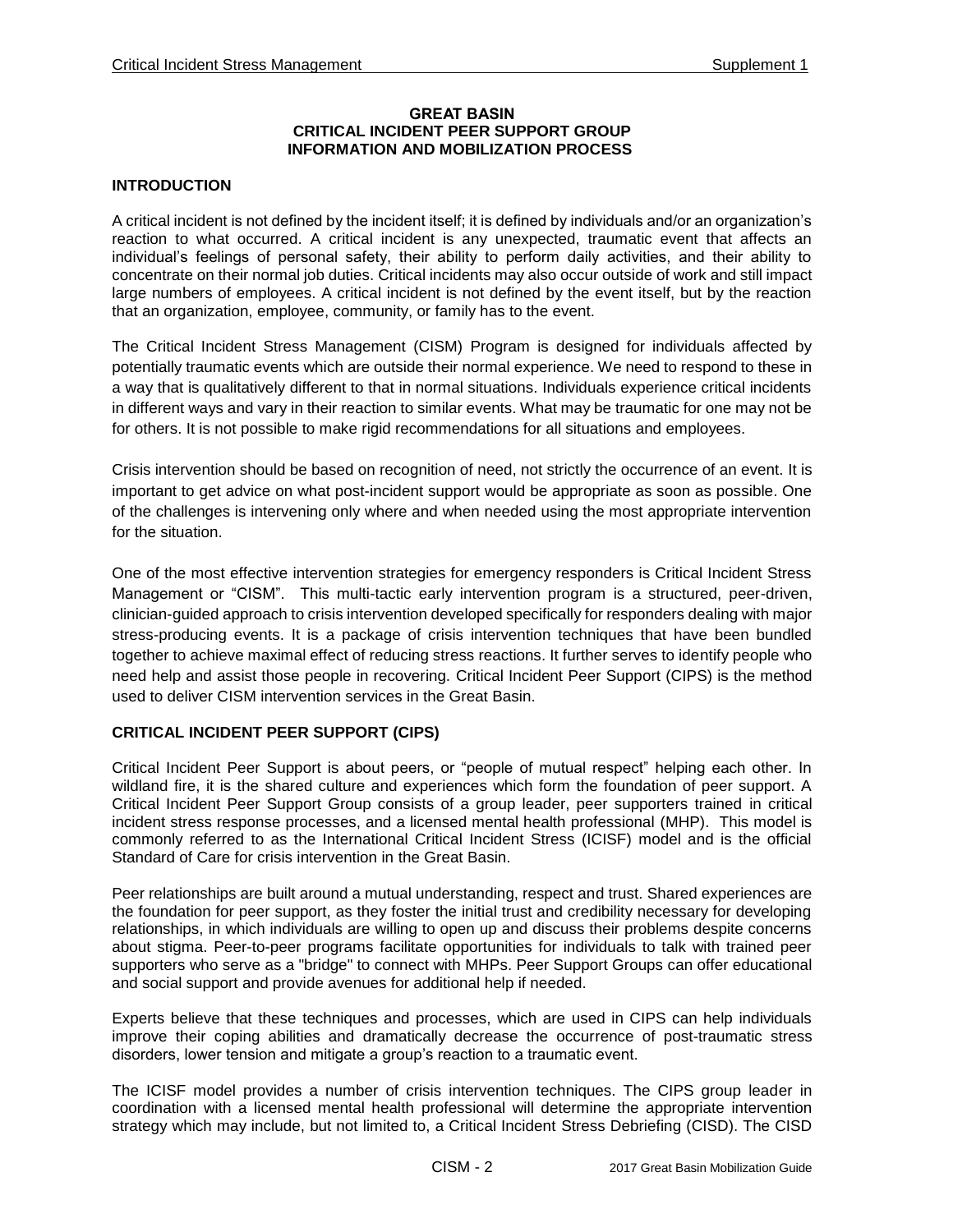is the most misunderstood and overused term in the Critical Incident Stress Management processes. The term "debriefing" is used loosely and as a "catch all" for a variety of crisis intervention protocols that are substantially different than the CISD application and structure. As per the ICISF model, a licensed mental health care clinician is required when a debriefing is indicted for personnel.

Peer Supporters providing support in the Great Basin must have received training and certification as CIPS through the ICISF. They are trained to listen, assess and refer, when necessary to a trauma intervention Mental Health Professional. Peer Supporters should never be used as a replacement for this professional care and should never function independently. This would put them outside of the scope and boundaries of competence they have been trained for.

### **TIMELINE STANDARDS**

Critical Incident support *is not an emergency,* however, assistance should be ordered as soon as possible. Crisis intervention processes generally start no sooner than 48-72 hours after an incident. Crisis intervention can also be provided within a few weeks or longer depending on the incident. It is important to allow time for affected individuals to disengage operationally, and re-connect with family or friends. Once this occurs individuals are typically emotionally ready to benefit from peer support.

## **GREAT BASIN INTERAGENCY PEER SUPPORT GROUPS**

The Great Basin does not maintain or mobilize "CISM Teams" nor are they "on-call" or "in rotation." Critical Incident Peer Support (CIPS) Groups are assembled at the time of request and will be comprised of trained and certified "peers" selected to match the backgrounds and experience of those involved in the critical incident (helitack, engines, dispatchers, smokejumpers, etc). The Great Basin Peer Support Program selects only the best and most qualified for each assignment, including trainees. Those selected must be credible, experienced in fire and aviation, trusted and held in high esteem. They must be sensitive to diversity and multi-cultural components within the agencies.

Critical Incident Peer Support Groups are mobilized through the normal dispatch channels. Requests for CISM services are made to the Great Basin Coordination Center. The Great Basin Coordination Center will create the incident and associated requests in ROSS. The CISM Coordinator will provide the names of the CIPS Group Members to the Great Basin Coordination Center and the order will be filled via roster. CISM personnel are ordered as THSP Technical Specialist and not CISD or other mnemonics related to CISM.

Timeline – CISM intervention (peer support) generally starts no sooner than 48-72 hours after an incident. Crisis intervention is not an emergency however assistance should be ordered as soon as possible. It is important to allow time for affected individuals to disengage operationally, and re-connect with family or friends. Once this occurs individuals are typically emotionally ready to benefit from peer support. CIPS Groups are mobile and available to travel to the affected individuals or group's home unit. This allows personnel to return home prior to receiving services rather than being held at the incident location or remain operationally engaged until CIPS personnel arrive.

## **COORDINATION RESPONSE AND SERVICES**

Great Basin Critical Incident Peer Support Group facilitates the following:

- Situation assessment for managers to help determine the timing and type of support needed for each incident.
- A Peer Support Group to provide crisis management services with access to mental health care professionals who specialize in trauma.
- Request assistance from a Human Resource Specialist to provide information regarding local resources that provide follow up support.
- Support Incident Management Teams, militia and non-fire support personnel affected by an incident.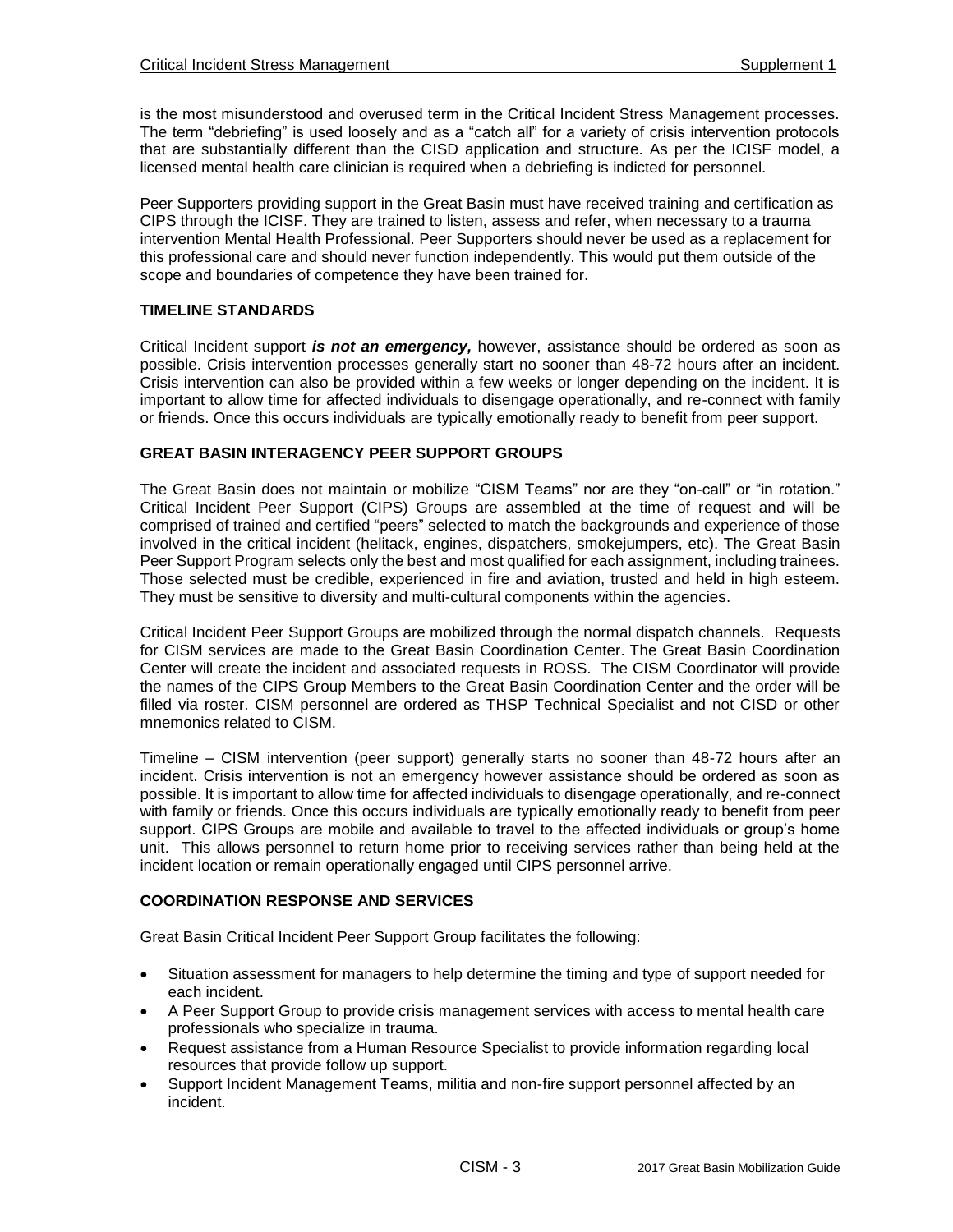Provide peer supporters who can travel to the fire line, spike camp and other remote locations, as needed.

#### **MOBILIZATION RESPONSIBILITIES AND PROCESS**

#### **Agency Administrator**

## **Identification Of The Event**

The Agency Administrator is responsible for identifying a critical event as a critical incident. The Agency Administrator is the highest ranking agency line officer with direct responsibility for the personnel involved in the incident.

#### **Request Critical Incident Peer Support**

The Agency Administrator or designee is responsible for requesting CIPS through GBCC. A CISM Coordinator will be assigned to work with the Agency Administrator and designated Peer Group Leader to decide the size and make-up of the group.

A resource order should not be placed until the CISM Coordinator has received information about the incident from the Agency Administrator or designee. The CISM Coordinator will assess the situation, determine the appropriate intervention strategy, determine dates, times, locations and assemble the CIPS group. The CISM Coordinator will provide the information to GBCC who will then request an order from the local dispatch center and fill the order via roster in ROSS.

Generally, an assigned Peer Group Liaison will travel as soon as possible to the unit affected to gather facts, determine timelines and make an assessment of the individuals and groups that have been impacted.

#### **Manage Information about the Critical Incident**

Acknowledge to employees that the critical incident has occurred. By providing factual information to your employees, you can help prevent rumors from spreading. Provide a consistent message to all groups. Address any rumors that may be circulating, or concerns employees may voice. Specific information for agency administrators and manager can be found at:<http://gacc.nifc.gov/cism/>

#### **Support Employees**

Remember that traumatized employees need structure, facts, peer support, and instructions on what to expect next. Find out what employees are planning to do with their time once they leave work and provide accountability partners. Encourage them to spend time with friends or family members. Coordinate with fire and aviation staff to identify the employees most affected by the traumatic event and offer them a quiet place to be, but don't force them to be isolated if they'd prefer to stay with their co-workers.

#### **Local Dispatch Center**

#### **Request Critical Incident Peer Support**

The local dispatch center on behalf of the Agency Administrator may be responsible for contacting GBCC to request CIPS.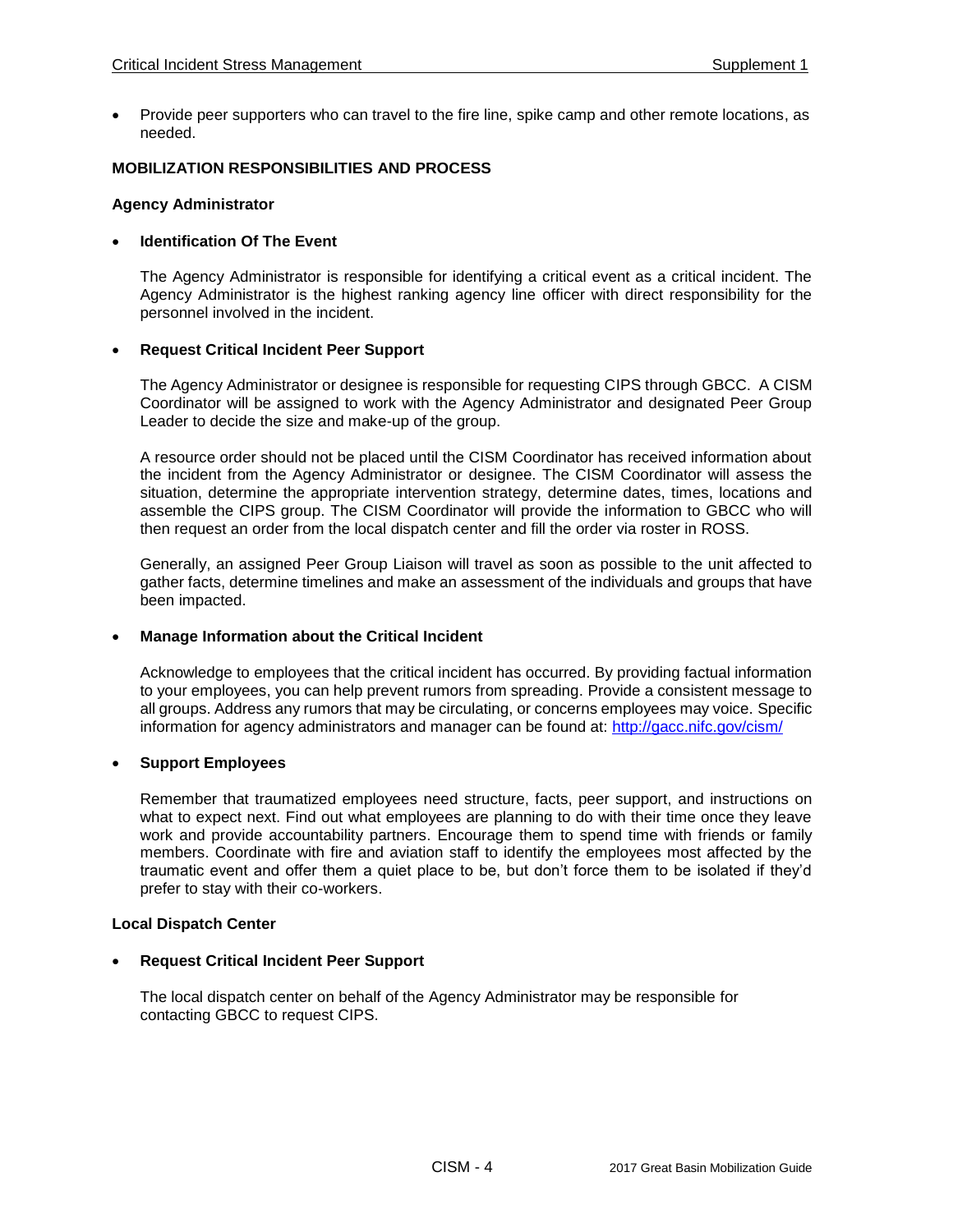## **Great Basin Coordination Center**

#### **Request Critical Incident Peer Support**

GBCC is responsible for contacting the CIPS Coordinator and requesting Critical Incident support services as soon as possible after receiving a request. GBCC will assist the CISM Coordinator in the facilitating of resource orders as needed via a roster in ROSS.

## **Critical Incident Peer Support Coordinator**

The Great Basin CISM Coordinator is a credentialed crisis intervention specialist who provides situational assessment for Agency Administrators, Managers and others to help determine the appropriate response. The CISM Coordinator will assist in determining the timing and type of support needed for the incident. Tactics are applied at the right time, in the right place and under the right circumstances. The CISM Coordinator will also provide a CIPS group which includes the expertise and screening requirements of a licensed Mental Health Care Professional (Clinician) who is experienced and trained in trauma.

The CISM Coordinator is responsible for the following:

- In consultation with the Agency Administrator makes the decision to mobilize a CIPS Group or provide a different intervention strategy.
- Identifies CIPS Group Leader, based on the nature of the incident, affected personnel, time frames and availability.
- Determines the number and type of peer supporters to respond with the CIPS Group.
- Maintain a roster of licensed and qualified trauma specialist (Clinicians).
- Maintains an active roster of trained and qualified group leaders and peer supporters.
- Coordinates with CRP Response Leader or Serious Accident Investigation Leader to coordinate timing of crisis intervention services.

## **Critical Incident Peer Support Group Leader**

A Peer Support Group Leader is a highly respected and trusted person from aspects of fire programs (dispatchers, engine crew members, hotshot and other crews, helitack, smokejumpers, and many other specialties). A Group Leader has participated in numerous assignments as a Peer Supporter and has had enough exposure to various incidents and contacts to have the ability to bring "order to chaos" found after a critical incident. A Peer Support Group Leader is expected to navigate the "sea of good intentions," without drowning.

A Peer Support Group Leader Will:

- Oversee the implementation of the elements of the established program. These elements include a set Standard of Care and established boundaries of competence. These are defined as what is appropriate, along with the laws of ethical behavior, while staying within the limits of their training and experiences and scope of practice.
- Required to keep confidences, be committed to the program while adhering to established limits and protocols. Staying aware of their boundaries and seeking guidance and assistance when appropriate.
- As leaders, they are held to a high standard and must demonstrate respect and integrity for what crisis intervention is and what it is not.
- Function as the liaison between the local unit and the peer support group.
- Provide the team members with reporting times, lodging and meeting locations.
- Coordinate with Clinician(s) in determining the appropriate crisis intervention tactics to be applied with specific individuals and groups.
- Briefing the Clinician as to what our expectations are for the meetings and travel.
- Allocate peer supporters based on background and culture,
- Coordinate with the group(s) daily when the groups are in multiple locations.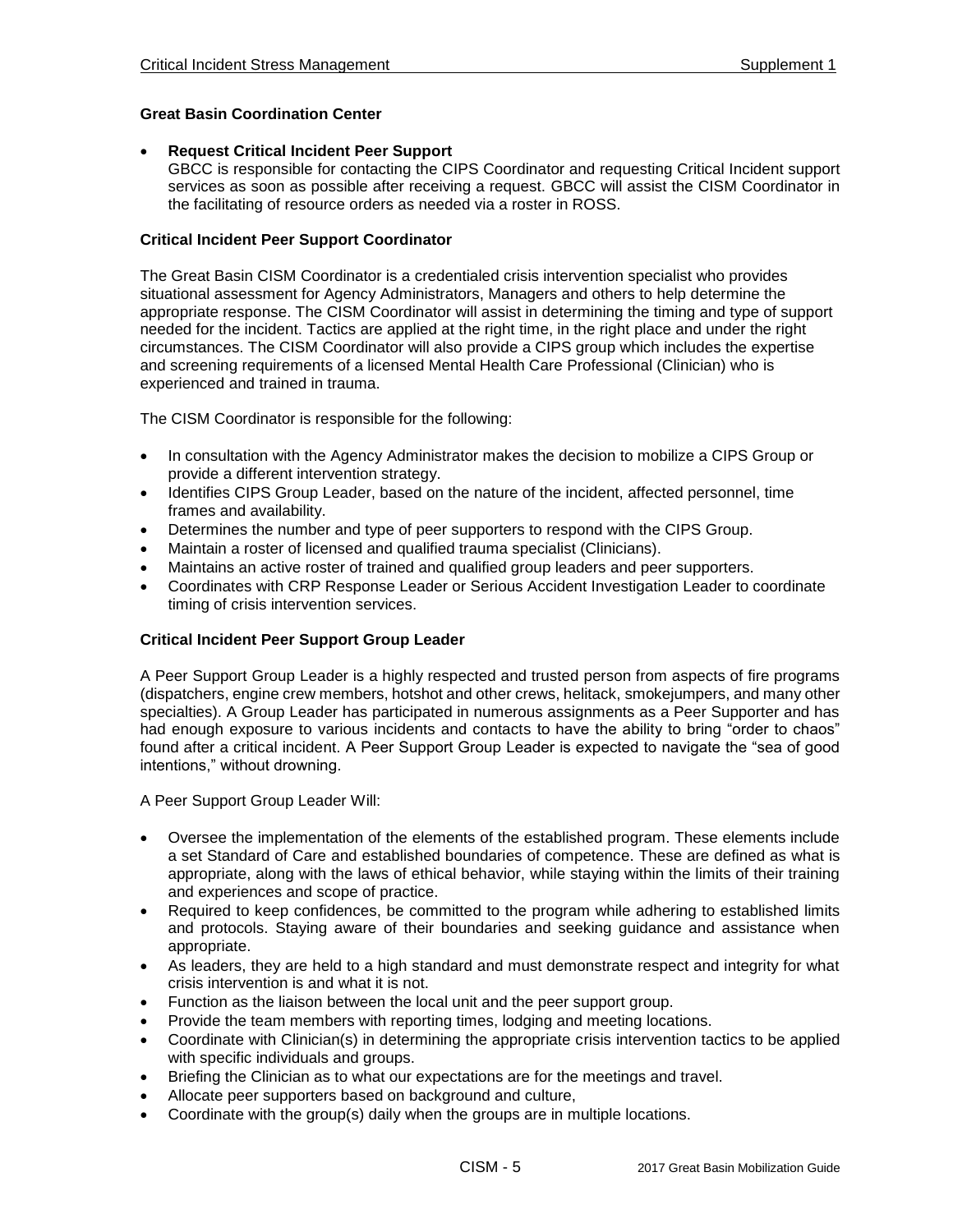- Incident Business Management duties such as approving time, monitoring work/rest, and driving hours.
- Keep the coordinator informed as to the status of the assignment via daily call(s).
- Demobilization of resources and providing travel information to Coordinator/Point of Contact, and dispatch center.

#### **Peer Supporter**

A Peer is an individual with a professional history, often having historic recognition for background and experience within the "culture" of the wildland fire community who has a willingness to assist others in times of crisis. Peers come from all different aspects of the wildland fire community; dispatch, aviation, direct suppression crews or modules, engines and fire and aviation managers. The best peers are individuals who share the same backgrounds; i.e. engine personnel to engine personnel. A peer to a firefighter on a hotshot or veterans crew for example, would have substantial (and preferably current) experience on the fireline and within the hotshot/veteran crew community.

Peer Supporters will:

- Assist the CIPS Group and Clinician in providing Crisis Management briefings, Defusings, Debriefings, One-on-One support and information sharing as directed.
- Assist the CIPS Group Leader and Clinician in setting up and organizing formal meetings (location, seating, refreshments, assembling resource information and literature to be available at debriefings, etc.).
- Are self-sufficient (Travel Card or Credit Card).
- For peers of fireline personnel, they are required to have all of their required PPE to meet with affected personnel on the fireline, in spike camps and other remote locations.
- Prior to the arrival of the CIPS Group Leader they may be called on to initiate contact with local managers and staff to explain the peer support program, gather information and coordinate logistics.
- Prior to the arrival of the CIPS Group Leader they may be called to meet informally with those affected or involved with the critical incident.

#### **Mental Health Clinician**

Prior to any crisis intervention, the CIPS Group Leader and Clinicians will meet and agree to the appropriate ICISF intervention techniques, format and the roles each will perform during the process.

It is the responsibility of the Peer Supporters, through their crisis intervention presentations, to help the affected personnel get comfortable with the Clinician and their role in the process.

The Clinician(s) will;

- Provide affected individuals any information that they feel is appropriate during and after the peer supporter's presentations.
- Address any issues which are outside of the Peer Supporter's training and established boundary of competence.
- Apply their expertise, as they deem necessary.

When there is a need for the Clinician's role to expand (Defusings/Debriefings) the Peer Supporters role will change to one of support as the Clinician directs the intervention toward the information they feel is essential.

Mental Health Professionals are ordered through the Interagency Indefinite Deliver Indefinite Quantity (IDICQ) contract. The Great Basin CISM Coordinator will coordinate with the National CISM Coordinators who will generate the task order for the contract.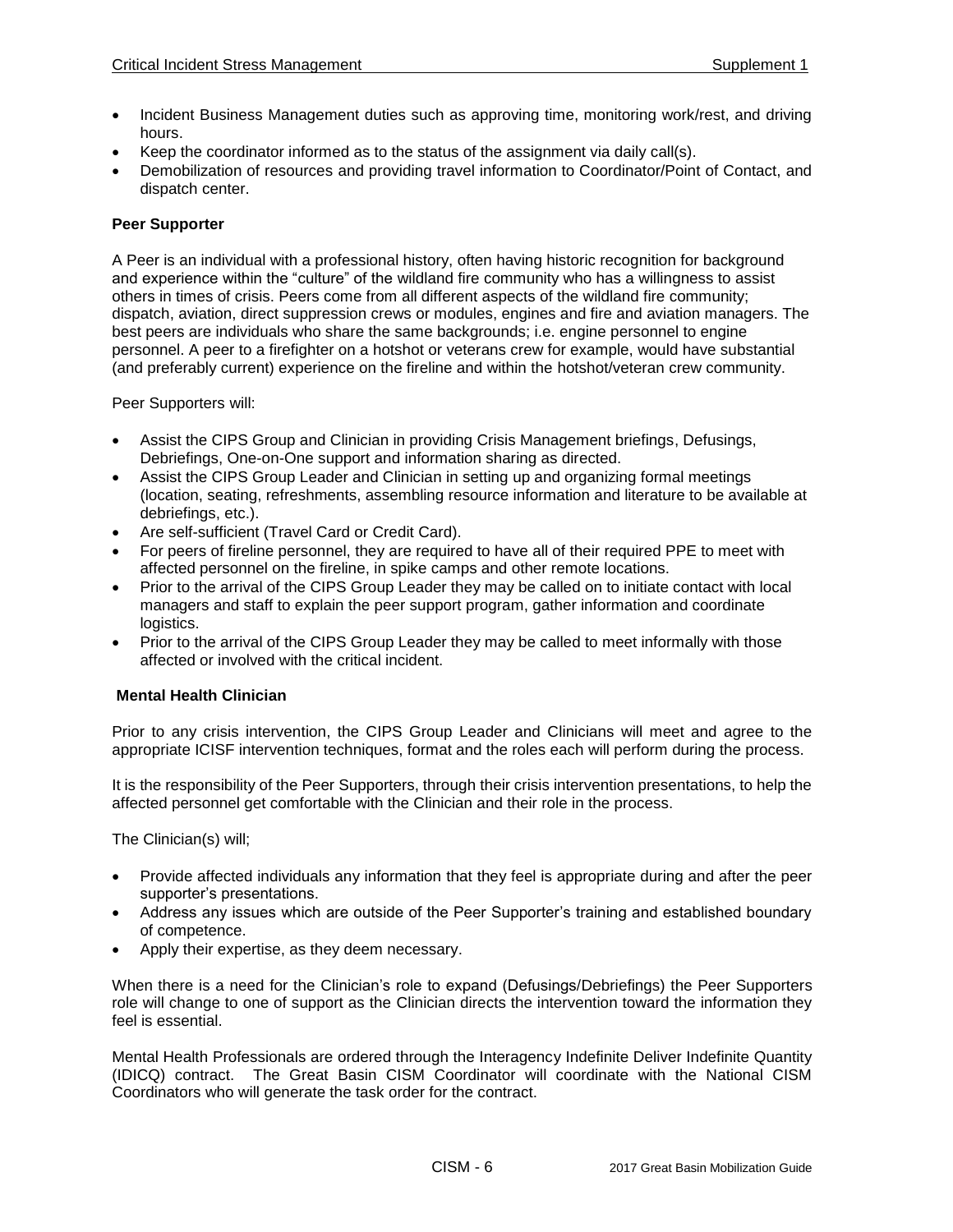Due to the ad hoc nature and extremely vast, very rural area protected by the wildland fire community the assigned Clinician should factor in the limited availability of any follow up care, Employee Assistance Program (EAP), which is offered.

## **Ethics, Conduct, and Confidentiality**

All CIPS personnel are required to maintain the highest levels of confidentiality and integrity. Those impacted by a traumatic/critical incident may find it difficult to open up and express themselves to those they do not trust, respect, or find credible. All CIPS members must work to maintain themselves worthy of trust, both on assignment and in their professional day to day jobs. Peers who are trustworthy, demonstrate integrity and respect in what they do, are the key element to assisting individuals in crisis.

## **CISM COORDINATION WITH SERIOUS ACCIDENT INVESTIGATION TEAMS**

## **Coordinated Response Protocol and Facilitated Learning Analysis (Forest Service)**

Consideration will be given to employees involved in investigations and learning review teams as to the timing of crisis intervention services. When Coordinated Response Protocol (CRP) or Facilitated Learning Analysis activities are being conducted it is important for the CISM Coordinator to provide a CISM Liaison to those groups. The CISM Liaison will coordinate intervention and investigation timeframes with the FLA or CRP Leaders. When possible and practical, the CIPS Group should provide crisis intervention to employees prior to being interviewed. Personnel who have been through an appropriate crisis intervention session prior to being interviewed may be better able to tell their story and experience less anxiety during the process.

If a fatality occurs on a Forest Service incident or a Forest Service employee is involved in a line of duty death on another agency's jurisdiction or incident, the Coordinated Reponse Protocol process is activated. Through Forest Service policy CISM reports directly to the CRP Leader. The CISM Coordinator will assign a Liaison to report to CRP and keep the CIPS Group separate so they can remain anonymous and not be associated with an investigative authority.

#### **Serious Accident Investigation (Department of Interior)**

The CISM Coordinator or Critical Incident Peer Support Group Leader will coordinate with the SAI Leader to scheduled meeting timeframes and locations. Because SAI does individual interviews rather than group interviews it is important for them to conduct their meetings prior to crisis intervention/CISM activities. When SAI is in place, CISM reports directly to the Agency Administrator. The only time CISM does not report directly to the Agency Administrator is when CRP is in place.

#### **Incident within an Incident**

If an incident such as a line of duty death occurs while and incident management team is in place, CISM may be requested however it's the responsibility of the Agency Administrator to do so. CISM reports directly to the Agency Administrator and a Liaison to the Command and General Staff will be assigned by the CISM Coordinator. The Liaison will make necessary arrangements including logistics and will schedule meeting times, determine attendees and establish meeting locations. This should not be done by the incident management team.

If an incident management team remains in place after a serious accident or fatality, limited CISM services can be provided to the IMT and their resources while they are operationally engaged. It is recommended that the resources who were directly affected be released and have an opportunity to disengage prior to receiving any crisis intervention services.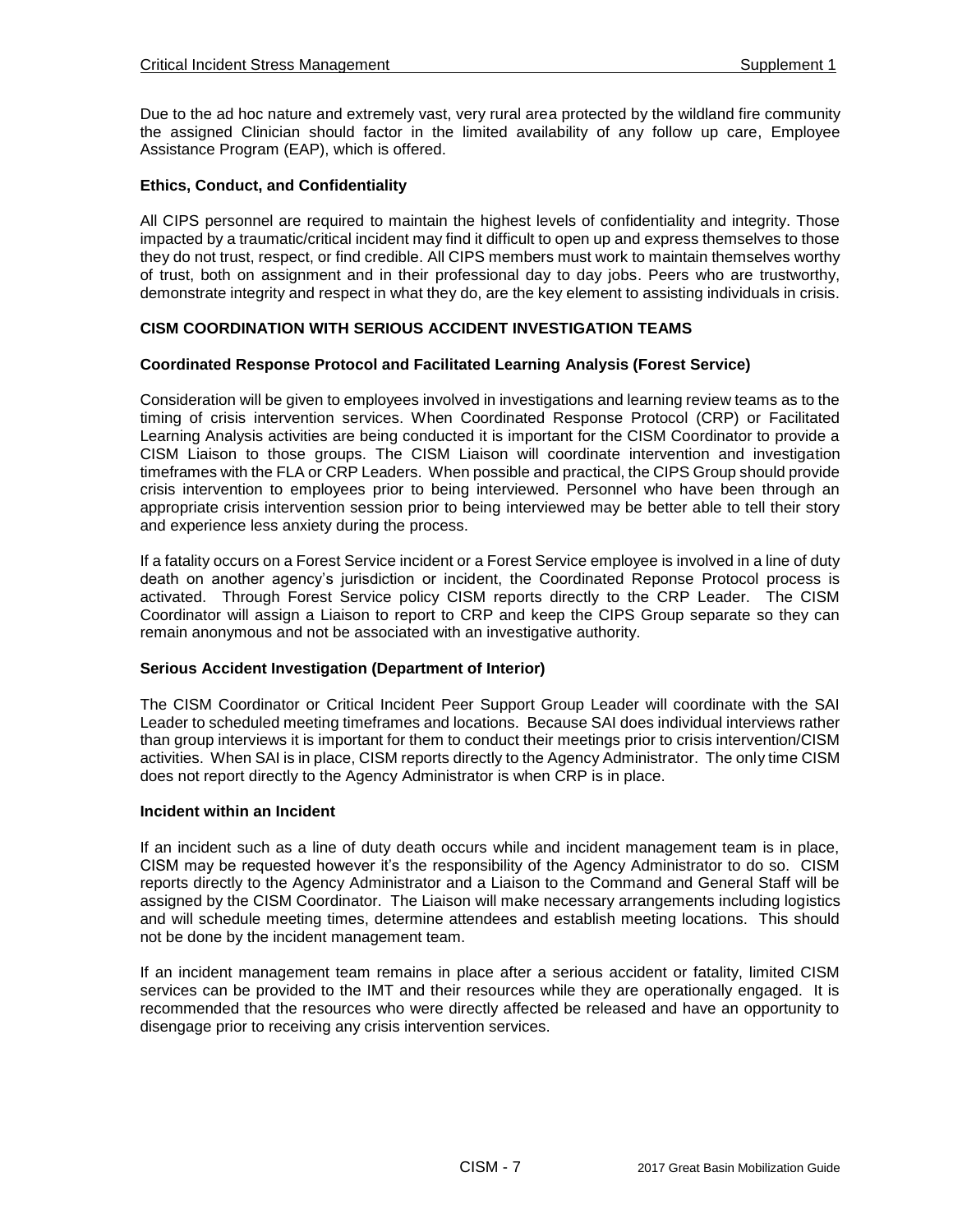## **CIPS AND EMPLOYEE ASSISTANCE PROGRAM**

#### **CISM/Peer Support (Short Term)**

CISM is a coordinated program of tactics designed to alleviate negative reactions to traumatic experiences. It is considered to be a short-term, adaptive process that helps individuals return to their daily routines more quickly and includes information and education. EAP cannot provide peer support which is the foundation of the ICISF intervention models utilize. Peer support has been the key to success in instilling trust of our employees to participate in crisis intervention services.

Employees have the option of visiting EAP, and at any time may choose it for assessment and/or ongoing counselling. The Peer Support Program can be seen as the connecting link between the employees and EAP services. The Peer Support Program and EAPs often complement each other to help employees, especially for follow-up care after crisis intervention services.

## **EAP (Long Term)**

EAP is almost always recommended for follow up care after crisis intervention has taken place. When requesting assistance from EAP after a critical incident, request a Clinician that specializes in trauma. EAP Clinicians more commonly practice in areas of family problems, substance abuse, etc. and not in the area of trauma.

#### EAP offers:

- o Support during natural disasters.
- o Legal and financial advice.
- o Grief counseling.
- o Available for families.
- o A free service that's already paid for.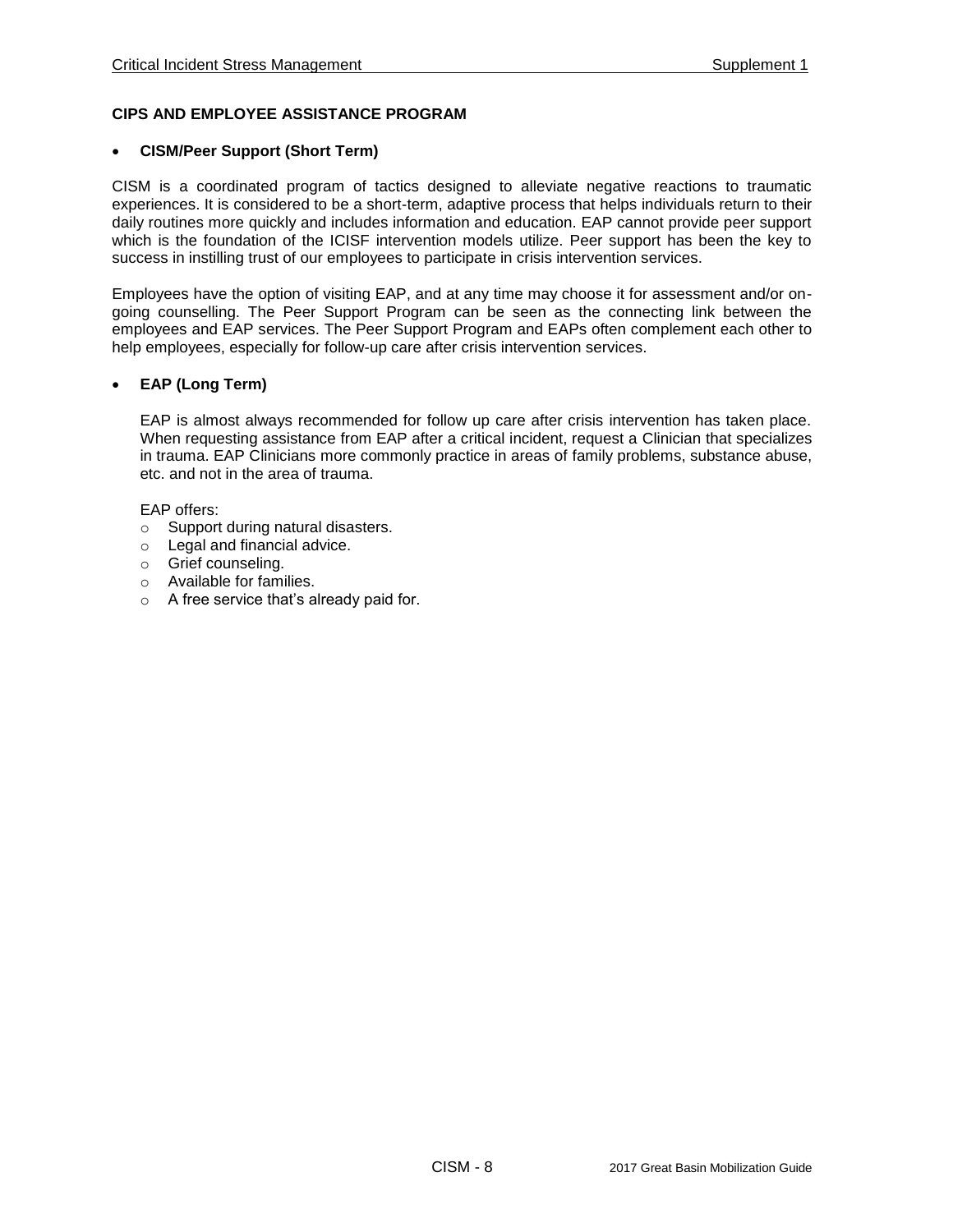## **APPENDIX 1**

## **DEFINITIONS**

#### **Critical Incident**

A critical incident is an extraordinary event that overwhelms the usual coping abilities of personnel. Examples of critical incidents include, but are not limited to the following:

- Line of duty death
- Suicide of a co-worker
- Entrapment
- Burn-over
- Knowing the victim of the event
- Serious lie of duty injury
- Discovery of a dead body
- Involvement in several stressful events in a short period of time
- Any event that has an unusually powerful impact on personnel

## **Catastrophic Incident**

Catastrophic incidents are those situations which have an extreme impact on numerous individuals or organizations. These incidents may draw significant media attention. The level of trauma to personnel, families and a community is substantial.

## **CIPS Program**

The Great Basin CIPS Committee recruits peers, coordinates training sessions and workshops, and seeks out new clinicians, research and technology in trauma and crisis management to enhance the program.

## **CIPS Group**

A group of individuals consisting of fire and aviation personnel trained in various aspects of crisis intervention. The CIPS Group usually consists of three or four peer group members and a group leader but depends on the incident, numbers of individuals and organizations affected, etc. In addition to peer supporters the group includes Mental Health Care Professionals who specialize in trauma and are familiar with the wildland fire community. The CIPS Group is assembled by the Critical Incident Peer Support Group Coordinator when a request is received.

#### **Crisis Management Briefing (CMB)**

A structured meeting designated to provide information about the incident, control rumors, educate about symptoms of distress, inform about basic stress management, and identify resources available for continued support if desired. The goals of a CMB include providing factual information, instill a sense of leadership, reduce chaos, and enhance credibility. The CMB is designed to assist those involved directly or indirectly with the incident and is not intended for the media.

#### **Defusing**

A three-step crisis intervention tool designed to assist a homogenous group of people after an exposure to the same significant traumatic event. The purpose of a defusing is to mitigate the impact of the event, accelerate the recovery process, and assist the need for additional services. A defusing was never intended for and should ever be used on a primary victim.

## **Critical Incident Stress Debriefing (CISD)**

This is often provided as a seven-step crisis intervention tool designed to assist a homogenous group of people after an exposure to the same significant traumatic event. It may be used as part of an integrated package of interventions within the CIPS response. Critical Incident Stress Debriefings require a licensed Mental Health Care Clinician.